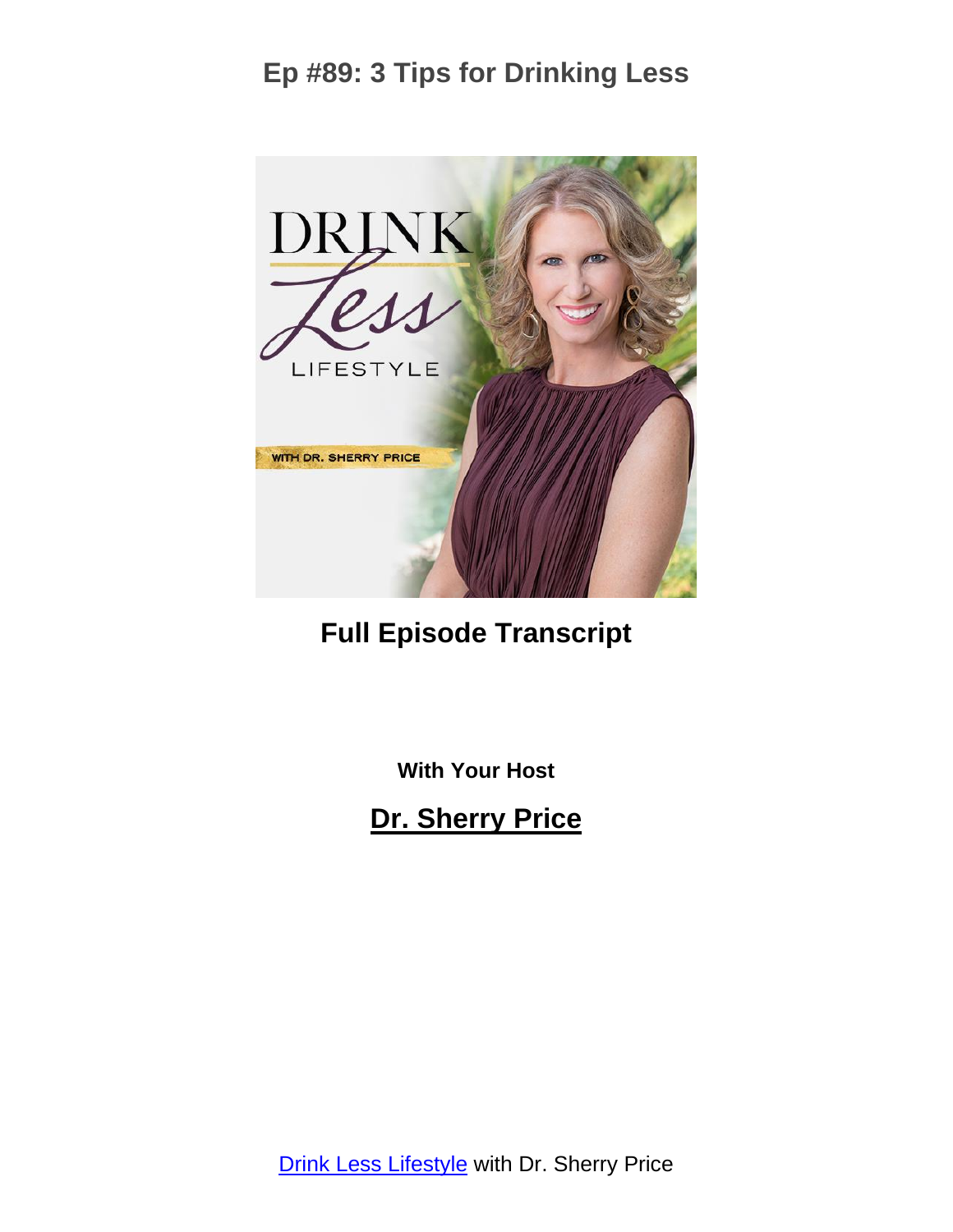You are listening to the *Drink Less Lifestyle Podcast* with Dr. Sherry Price, episode number 89.

Welcome to *Drink Less Lifestyle,* a podcast for successful women who want to change their relationship with alcohol. If you want to drink less, feel healthier and start loving life again you're in the right place. Please remember that the information in this podcast does not constitute medical advice. Now, here's your host, Dr. Sherry Price.

Well, hello my beautiful friends and welcome back into another episode of the podcast. I don't know if you can tell but I'm feeling a little nasal and I have a bit of a sore throat so my voice may sound different this week than other weeks. I want to start off this podcast and say that I love all of you, all of my listeners. Thank you for coming back and listening to the episodes.

I know many of you write me and talk with me, and tell me how much you appreciate these podcasts, whether you're out walking and you listen to them or you're on your way to or from work, or doing errands that you put them on in the car. Or that you listen to them on the treadmill or wherever it is. I just appreciate you and thank you for listening. And I'm so, so glad to be on this journey with you. So today I wanted to talk about three tips to drinking less because you know here at DLL, that's what I call *Drink Less Lifestyle*, my program, I call it DLL.

We're all about supporting one another to our goals and it's a great goal to want to do better. It's a great goal to want to drink less and even if that doesn't mean abstinence initially or ever. And I know for a lot of people they think, it's just not as good as abstinence but it is good. It's an admirable goal. And here's what I find, when you start drinking less then you wind up wanting to drink even more less a lot of times. And that doesn't mean you have to give it up completely.

I am a big believer in harm reduction. And so, reducing the amount of harm that we cause to ourselves is huge. So, drinking less is just as admirable of a goal in my opinion. And that's my story, going from an average of around 47 drinks ish a week to about 12 drinks a week was a huge initial success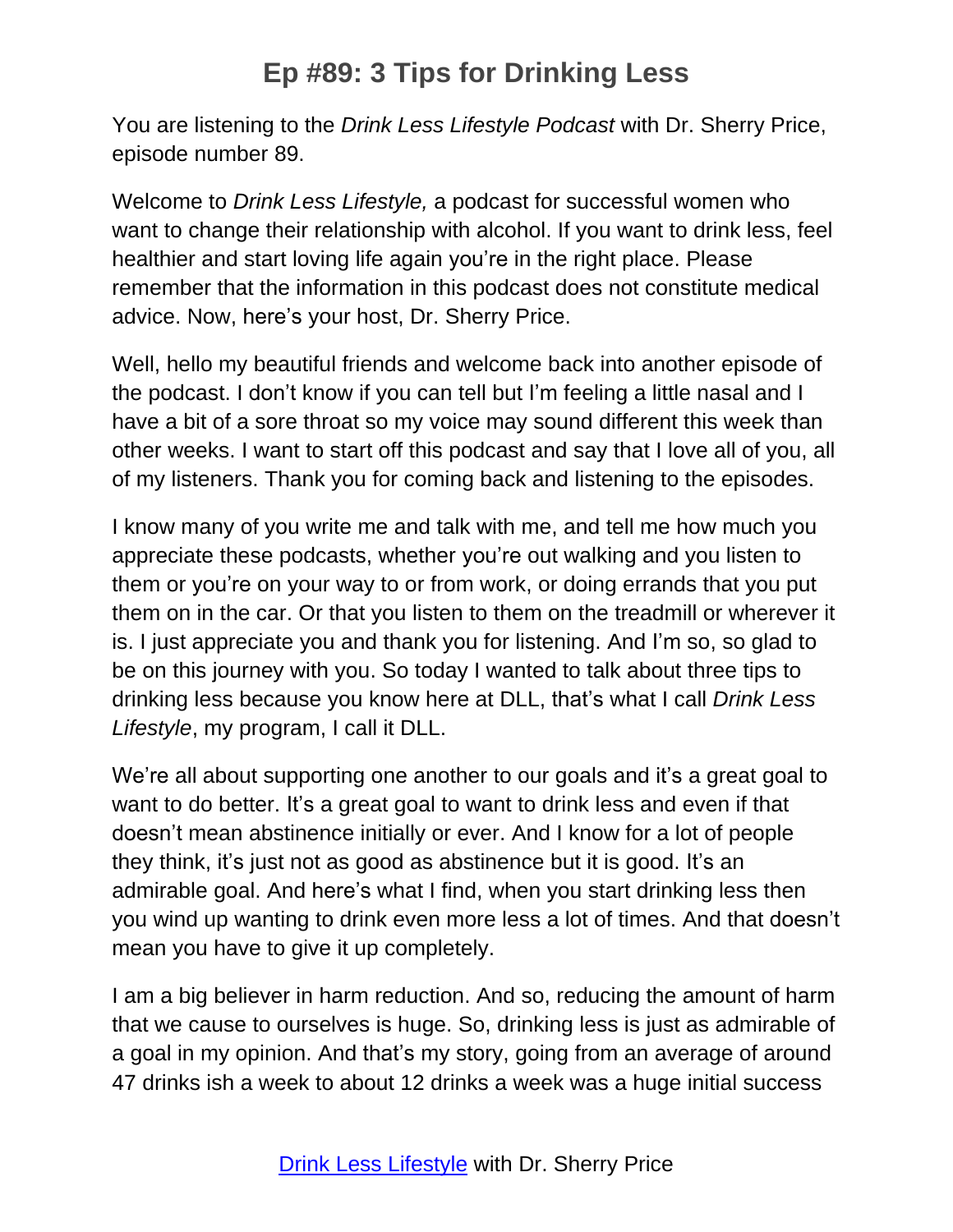for me. And that's all I wanted at the time and that felt amazing. And we know when we drink it's really not about the alcohol, it's why we are wanting so much of the alcohol so it's all worth it because when you drink less, you're going to learn so much more about yourself in the process.

And I learned so much about myself that I would never have uncovered if I was still drinking more, fascinating stuff, things that I couldn't see when I was still drinking a lot. And I know we hear a lot that less is more and I think on some level we say, "Yeah, that sounds nice." But is it really? And we know that that's true because we know that at some point too much of anything, well, is just too much and it stops feeling good.

I mean think about when you overindulge with food. There's a point where you're just like, "I shouldn't have ate all those cookies or I shouldn't have ate all that." And you just feel bloated, and yucky, and not good. I think of that when the holidays come around and the cookie exchanges, and all the things. And it's just like, it's just a little bit too much desserts and sweets going on. Or I remember times of having too much drinking on the weekend and it was just like wow, that was way too much. It would have been much better if I drank less.

And there are seasons I get in where I'm working too much. And I'm like, "Wait, wait, this is just too much. I need to relax, and unwind, and go on vacation, and get away because it just gets to be too much." Or a closet full of clutter and just stuff everywhere, it's just too much, it's too hard to get ready and get dressed in the morning, and find things. So, we know that less is more, oftentimes. And things are better in moderation.

It's like you don't feel deprived or the opposite end of the spectrum where you feel so gluttonous because you just overconsumed and now you're feeling the effects of that, that doesn't feel good. And for a lot of people moderation feels good to them for those reasons. They're not feeling like they can't enjoy any pleasure and they are feeling like I also don't want to enjoy it to the extreme end where it doesn't feel pleasurable.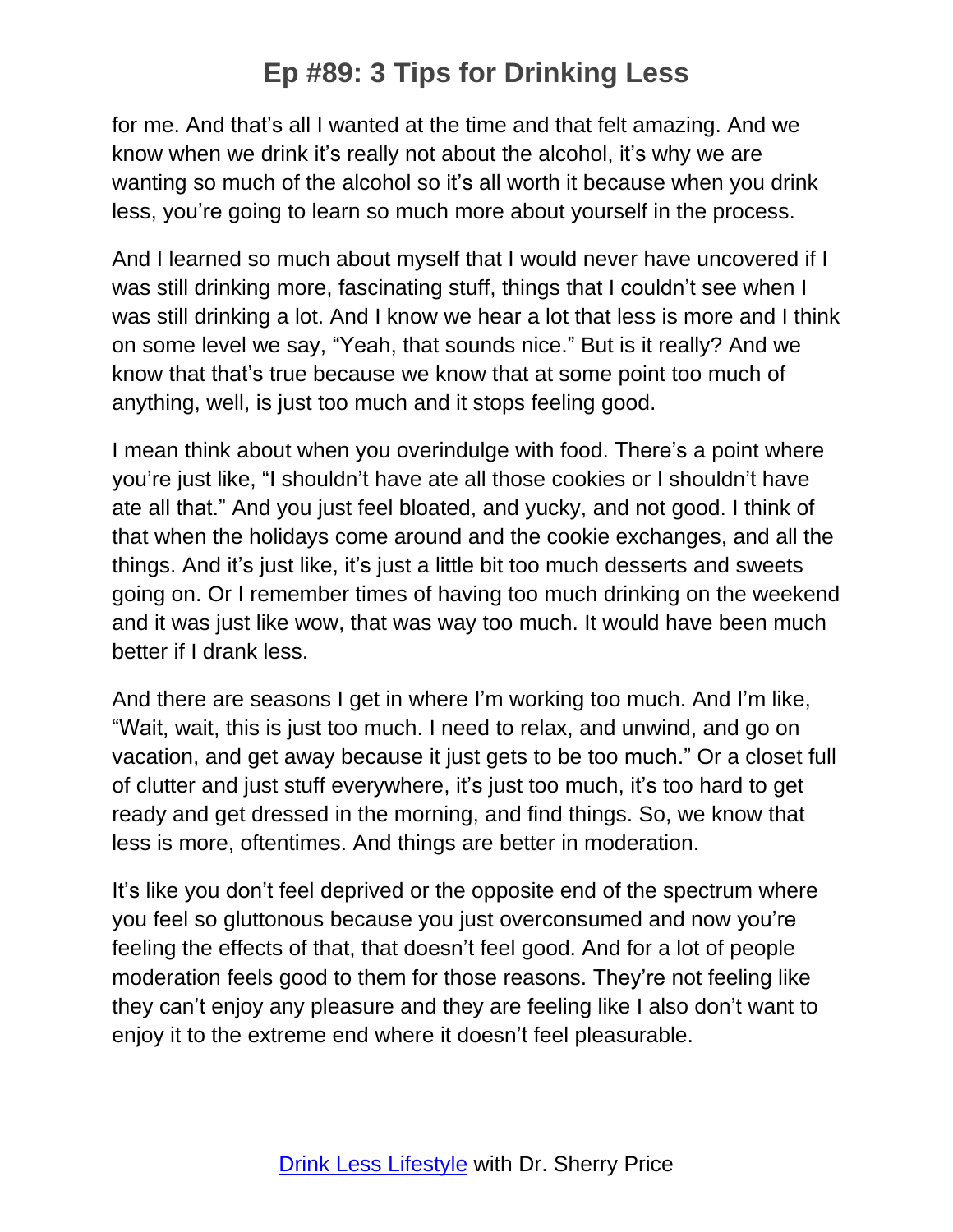And because of my journey and I'm now open about and I've shared about it a lot, I get so many clients are like, "Yes, that's exactly what I want." And they've gotten to this level where they just drink less and they have dealt with all the stuff that kept them wanting to drink more.

So, for today I want to walk through three tips for drinking less. I haven't talked about these tips on the podcast before but I certainly do talk about them in my programs because there are many, many tips. And so today I just want to cover three because I think these three you may have not have heard before. And they might be a little surprising. And what I like about them is that they are commonsense but a lot of times they say things are commonsense or yes, that makes sense but we forget, we forget about them and we forget to implement them.

So, tip number is decrease your weekly drink count. So, I love this tip because some people start off with making a drink plan, and yes, that could be a great tip and I've talked extensively about that on the podcast here. However, some people don't like making a plan or that just seems too much work. And so, start simple, start by just decreasing your weekly drink count. And what I love about this is it gives you awareness to hey, what is my weekly drink count. Does it fluctuate over time? Is it pretty consistent?

Are there parts of my week that I drink more? And that's going to give me insight to, why do I drink more on a Friday, versus a Wednesday, versus another day? So, I love looking at it per weeks. So, as I talked about in last week's episode, many people have this black and white thinking where drinking is either right or wrong, good or bad. And if you drink it's bad. Now, this weekly drink count is different because a lot of times I hear things in certain circles or, "I was alcohol free for seven or 10 days but then I had a few drinks so I'm back to day one again."

So, I think in our mind we keep coming back to this concept of a 24 hour time period. But what if we changed that time period to a seven day time period? So, the person who abstained for seven or 10 days, or had no drinks then and all of a sudden has a drink or a few drinks, they're automatically saying, "I have to start back at day one." Rather than saying,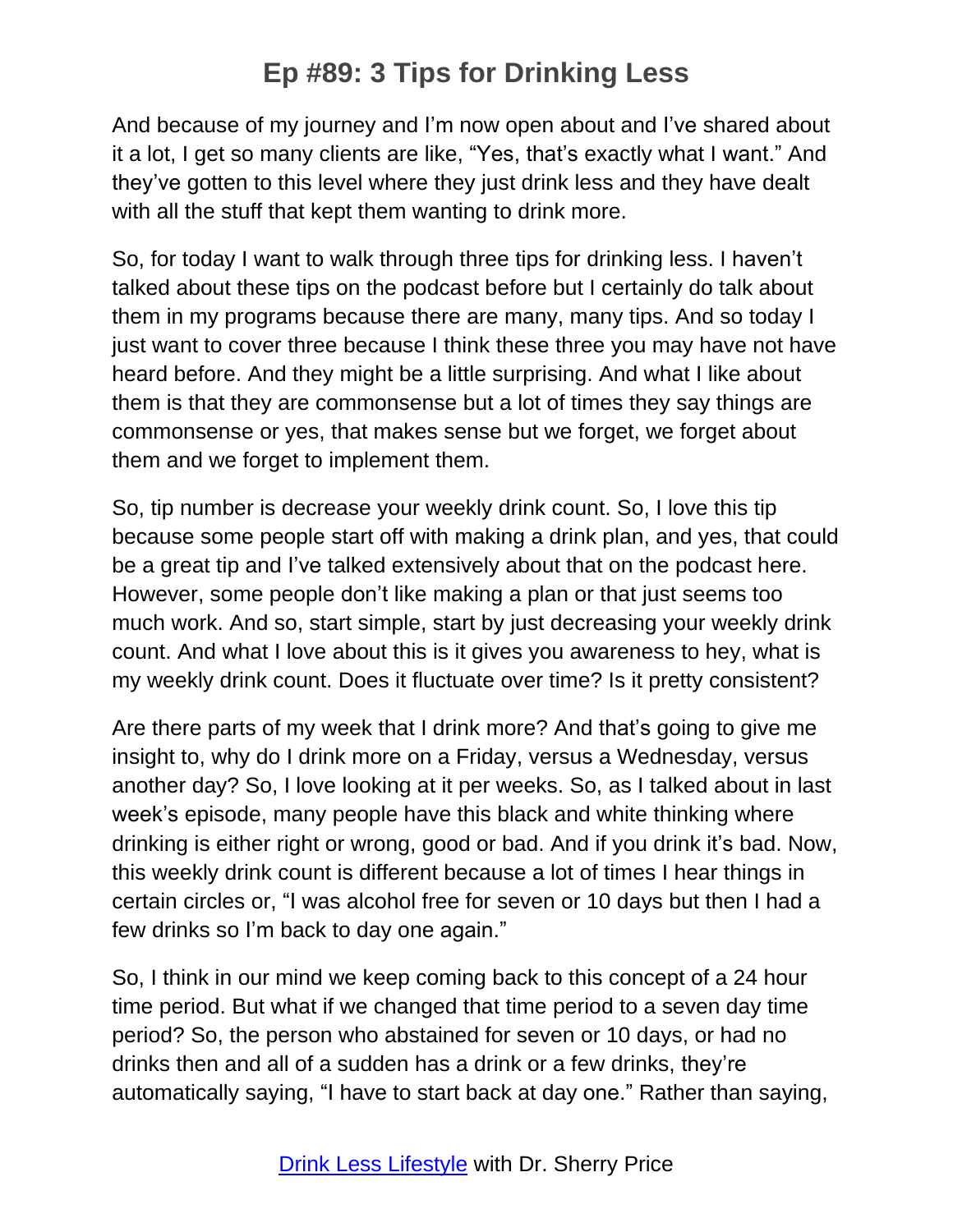"Wow, I decreased my drinking for a whole week and I'm winning." That's huge, that's a major success,

And so, when we think in these day like concepts, this is where I hear the vernacular and the terminology being like, "Oh, I've got to start over at day one." And when I say that and when I hear that, I know that the brain is thinking, wow, I failed. Rather than looking at all the success that the person has achieved they look at how they failed in a 24 hour time period. Now, I know this comes from recovery circles and AA, and there's a lot of hype around that 24 hour time period. There is memes or things that they say like, "Take it one day at a time, tomorrow is a new day."

I hear things like, "Don't break the streak." Or in recovery circles they talk about how many days they have been sober. So, a lot has been focused on this 24 hour time period and what I worry about is if we just focus on this 24 hour time period we might be missing the bigger picture. So, if you didn't drink for seven days and then you drank, and then you decided not to drink again, that means in that eight day time period you drank one day. Isn't that great news? When it comes to harm reduction that's amazing news. That's a win. That's success.

And what even makes it better is if you're working on changing the things in your life that are driving the drinking, and you're really now opening up and understanding what's leading to your drinking, while you're drinking less. So, you're getting two wins at once because we have to come back to what is driving the drinking, that needs to be worked on first and foremost while you're looking at cutting back and actually drinking less. Now, if you frame it that way as a success, don't you want to keep going?

Isn't that more empowering and more motivating than thinking about drinking one day out of seven as a failure? I mean it just doesn't make sense to call it a failure. I have to share that I was just attending this training session for coaches wanting to treat addicts. And the teacher leading this training was telling us a story that just floored all of us in the audience. You could just see it all on Zoom, all of our faces were like, really, that just happened?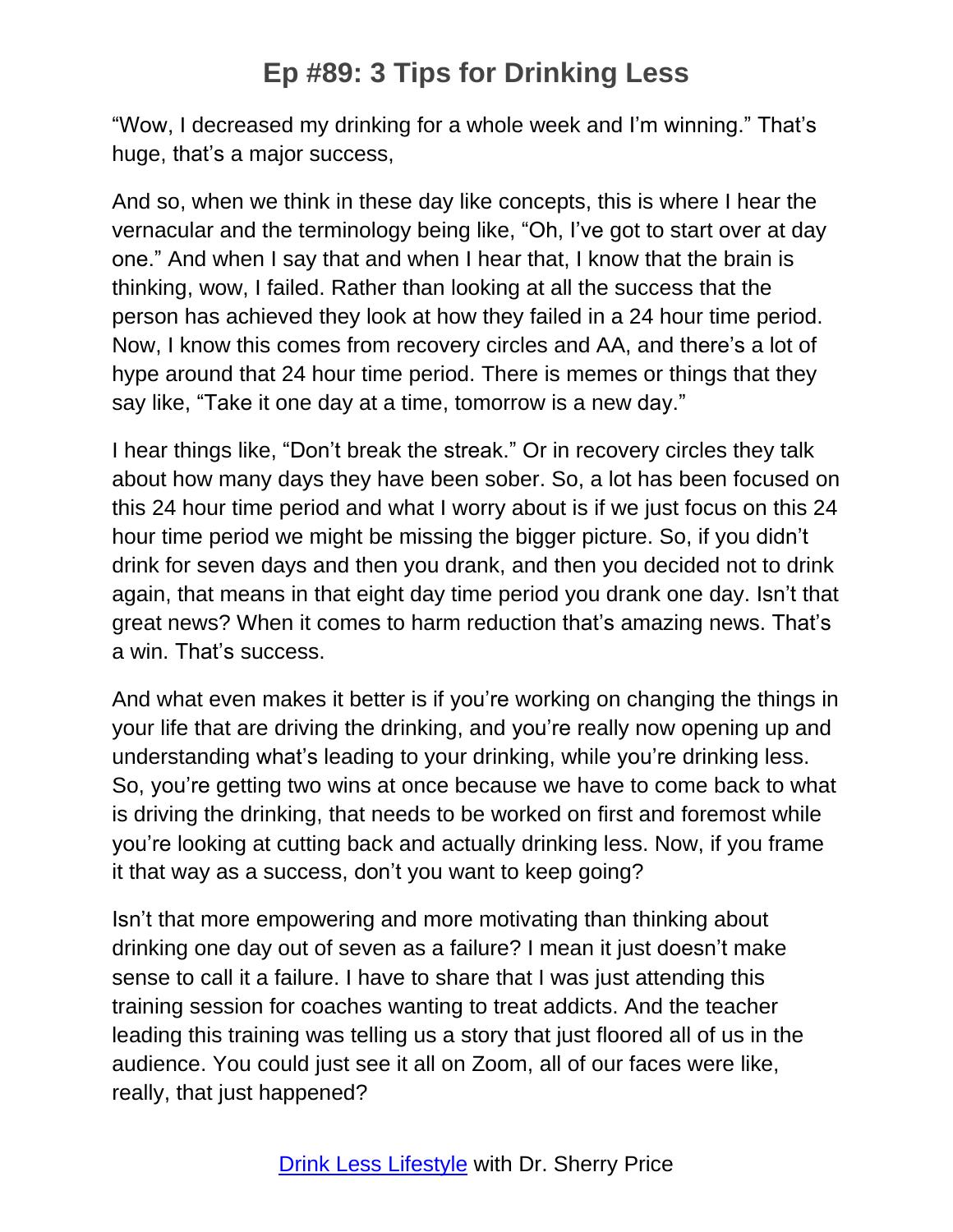He was mentioning that he was working with a client who had drank and on average she drank 13 bottles of wine a week. That was her typical week. Some weeks were a little more, some weeks were a little less but generally on average, 13 bottles of wine a week. She was completely high functioning, high power at her job, wasn't really interfering with her day to day life. She just didn't like that she had this addiction on the side. And she just wanted to feel better, more concerned about her health and really wanted to kick this habit.

So, as he's telling the story she was also seeing a therapist as well. And as time goes by, there was one month where she drank about six or seven drinks the entire month. And she was telling the teacher running this conference that, "Yeah, I told my therapist." And the first thing out of his mouth was, "What, six to seven drinks, why are you still drinking at all?"" And all of us in the room were like, "Wow, how horrible does that make that woman feel?"

I mean think about that, listen to her being told, "Why did you have the six or seven drinks", when she came from 13 bottles of wine. And let's do that math. There's five drinks in a bottle of wine, so five times 13 is 65 drinks a month on average and she was down to six or seven drinks a month. And if you keep doing the math, that's over a 90% reduction in her drinking, a 90% reduction. How is that considered a failure? Tell me, in what area of life that's considered a failure? Certainly not in sports where we see batting averages less than 50%. And shots on goal and shooting averages.

And even on a test, on a test you take, 90% is considered success. We're usually pretty pumped with 90%. And this is what I don't like in this addiction space, or this bad habit space, or whatever you want to call this. I personally don't like using the term 'addiction' but I do want to use it because I do want to honor that yes, this is something that's a problem that we can take care of. But shaming people and embarrassing people where they don't want to talk about drinking is not helping them. We need to open up the conversation.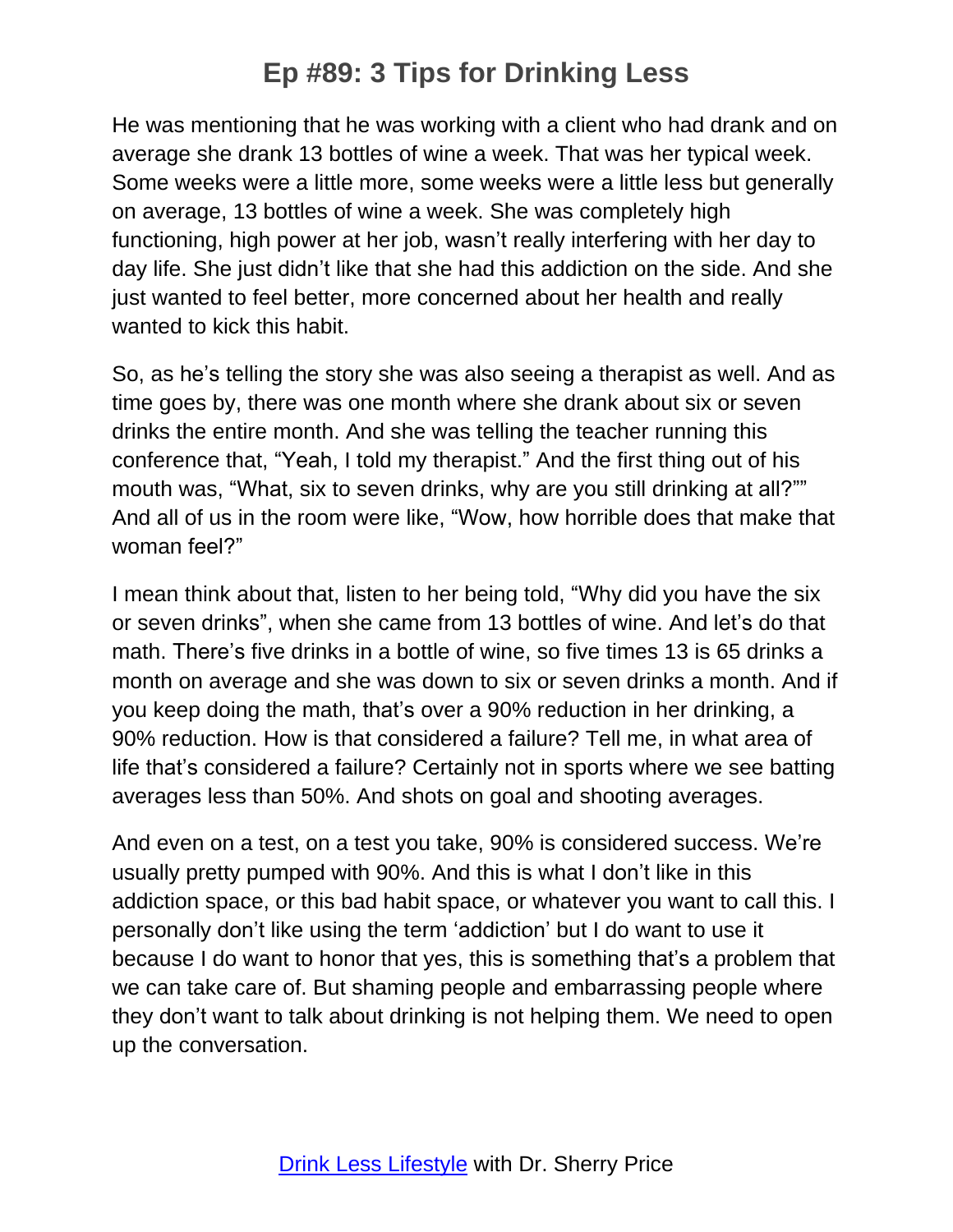We need to explore what's going on and we need to celebrate huge wins such as a 90% reduction. And this is what harm reduction looks at. Now, what about the client, was that her goal? Did she feel successful? Is this where she wanted to be? Did anybody even ask her what her goals are? Because I tell you what, if a client came to me with that kind of news, I'd be cheering them on.

So, I don't know if you're a therapist or somebody that works in this sector for work or deals with people but we really have to start thinking about what's the message we're sending, that any use is bad? Yes, that may be the end goal for a lot of people but we have to celebrate their wins along the way. And look, not everybody can achieve it overnight. This is not something that most people can conquer super quickly. It's like somebody who wants to lose 50 pounds, you don't expect them to get 50 pounds lighter overnight.

There is a process, there is a journey to this and some people take longer to percolate than others and that's okay. So, there was a client of mine who really, really liked her wine habit at night but she didn't like it so much in the morning. I'm sure we can all relate, I have been there too. But when she started working with me she shared that she was just so scared to give up this drinking, this drinking was really covering up some traumatic things that happened in her life and she found drinking so comforting.

So, she shared that she might want to take it slow. She might not get as quick progress as maybe the other clients that I have worked with. And I said, "Hey, no problem. We will take it however fast you want to go. We'll start where you are and what you can do. Let's focus on that. Let's focus on where you're at, where you want to go and what you're able to achieve right now." Because progress is progress, small steps add up. So, when she was ready, she decreased her wine count by one glass per night. That's what she wanted to do initially. She's like, "I can do that."

So, we worked for a few weeks together with that decrease in one glass per night. And the next step she was ready for was I could take it down by half a glass, not a full glass. Great, let's take it down by half a glass. As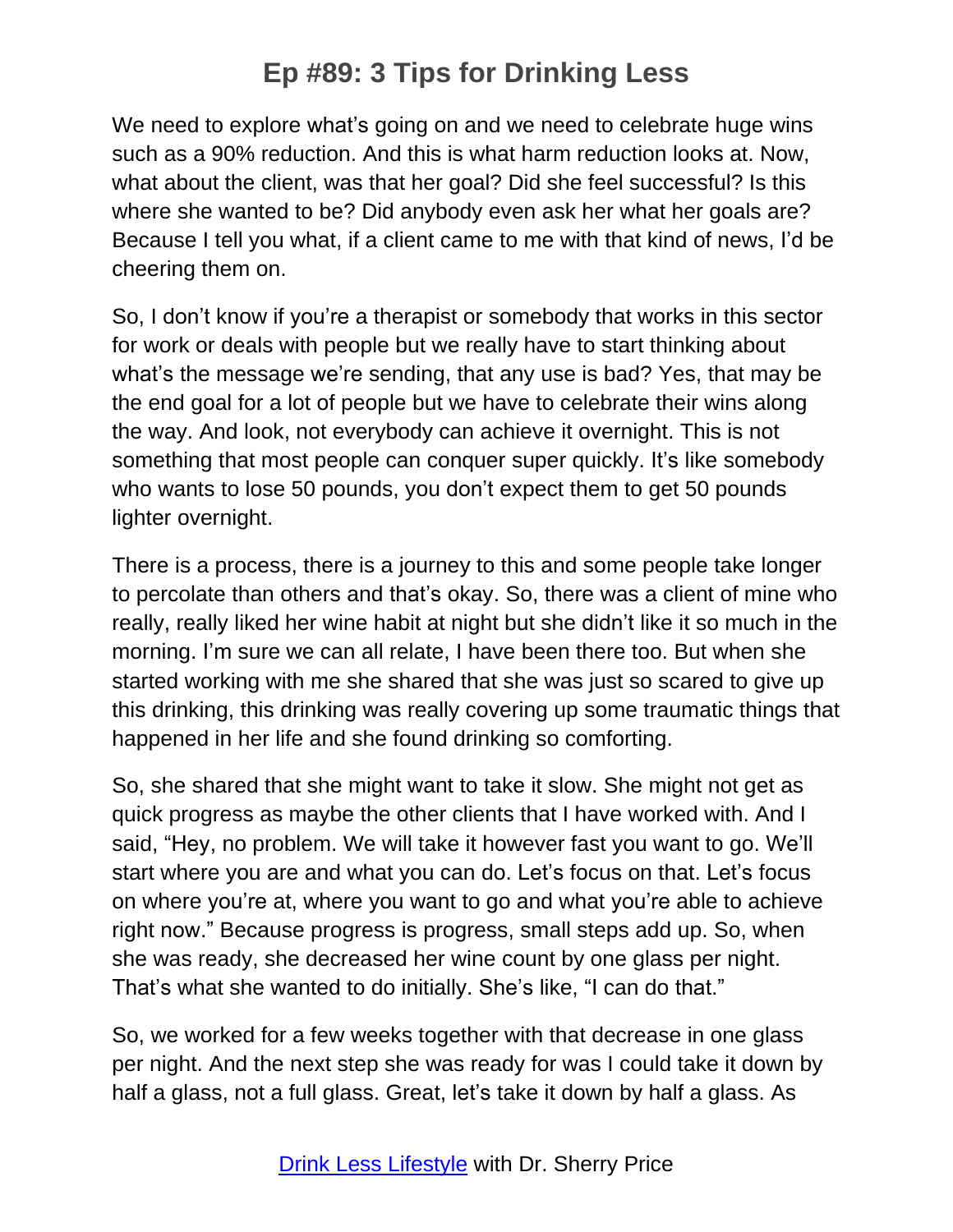time went by she eventually went down by another half a glass. So now we are two whole glasses down per night. Now, as she was cutting back she knew things were going to come up for her. She knew she had to deal with certain things and she was prepared as I was coaching her, while she was decreasing the alcohol.

And just earlier this week she had let me know that she went two whole days without any wine, two whole days without any wine and this was the first time she's been without wine in 12 years, 12 years. I was so overjoyed for her. I couldn't believe the progress that she has made over this time. What I didn't say is, "Yay, let's make it to three days." Of course not. If I'm going to focus on the next a day and making that a zero, I am erasing all of her accomplishments from the weeks before and all the drinks that she didn't take in.

That massive decrease in drinks over those weeks to months led up to so many bottles of wine. And by me jumping ahead to the next day, I would be glossing over the monumental shift that she is making in her life on a daily basis. Her body's been exposed to less and less alcohol for weeks and months now. And that is huge. I can't imagine if we were to count up all the drinks she didn't drink, what that number would be. And let me tell you, that's what counts. Harm reduction is looking about how much we're reducing.

And that's what we miss when we have this myopic view on just a 24 hour time period as I get to check it off the box, or not break the streak, or say, "Tomorrow's another day." Or focus on a 24 hour time period. I am afraid that we're missing the bigger picture. And the bigger picture is she is radically transforming her life. She is healing in this process and she's fully understanding the reasons for her drinking and solving it along the way. Now, I know she is a regular listener to this podcast and she might recognize her story.

And I just really want to tell you how proud you are and how strong you are to do this work. Because if you look at the statistics, only 10% of people who struggle with alcohol will actually seek help, 90% of people who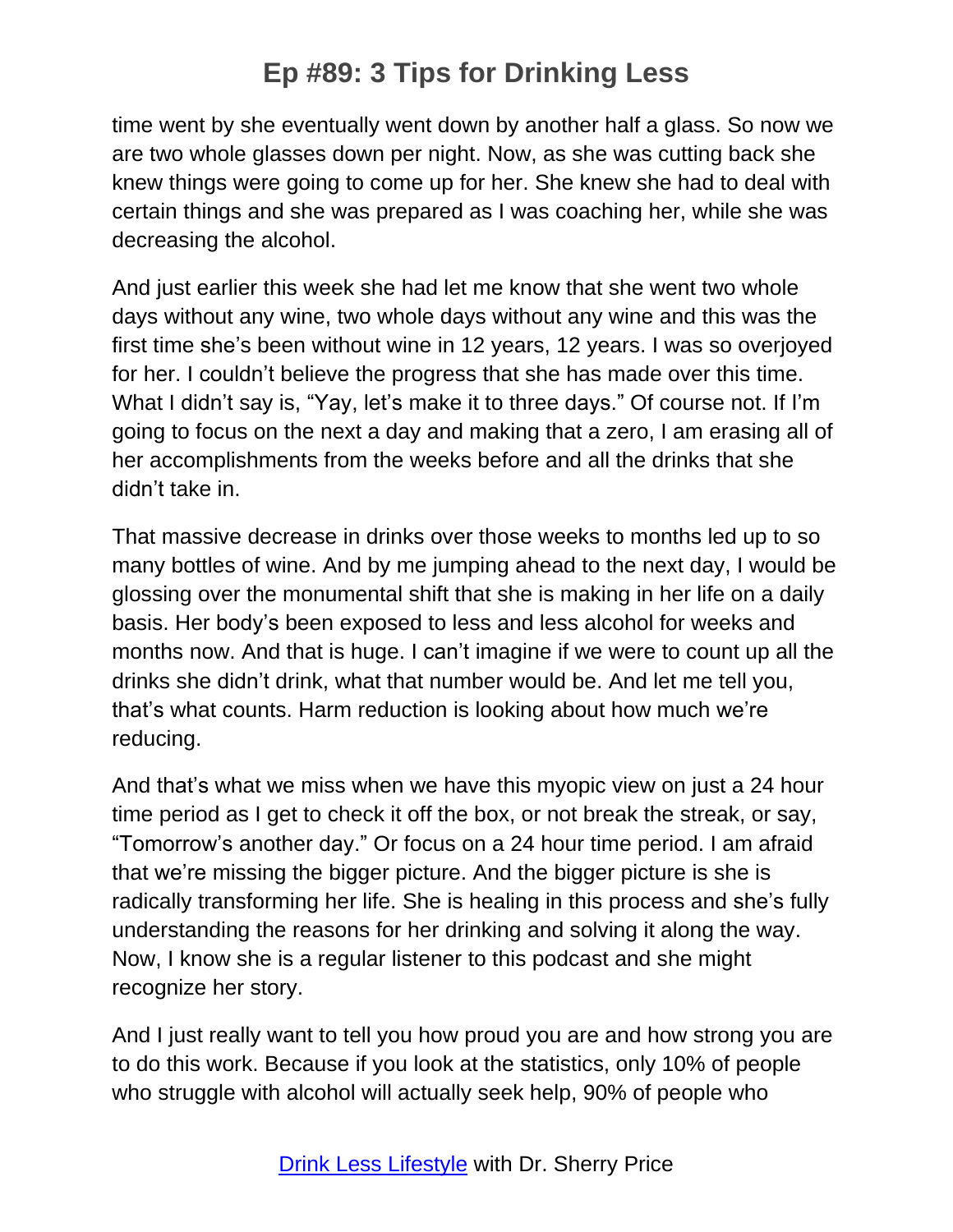struggle with alcohol do not seek help, and you did my friend, and I'm so dang proud of you. Amazing work. Amazing work.

Alright, moving on to tip number two. Leave some alcohol in the glass. Oh my gosh, when somebody would tell me that I'd be like, "What did she just say? That's wasteful." So, you may have heard an earlier podcast, gosh, it was recorded maybe years ago now, but I have personal experience with this. I wanted every last drop of alcohol, whether I paid top dollar for it or whether it was the cheap stuff, I would always finish my wine or my cocktail, I would finish my drink always.

If you put any glass of alcohol in front of me, guess what? It's gone. No, no sandbagging here, no leaving any behind. And my husband was this way too. So, as I mentioned, in an earlier podcast I think it was the one called Alcohol Scarcity, I would talk about how I would even proclaim and declare that, "The bottle's not empty but the rest of the alcohol that's in that wine bottle, it's mine." So, when I saw it getting low I would just say, "Honey, that's mine, don't touch it." Sometimes he'd ask me to try my drink and I'd say, "Yeah, but not too much."

I wanted every last drop. It was like alcohol was like Folgers Coffee to me, it was good to the last drop. So, I wouldn't want to waste it. And I had all this story in my mind about wasting alcohol, leaving any of it in the glass, or throwing it out. This was crazy talk for me. Such a foreign concept, why would anybody do that? I remember walking by restaurant tables looking at wine glasses where they weren't fully drunk and I was like, "What was wrong with those people? There's wine in there." Totally not on my radar to leave wine in the glass.

It was like I had to scoff up every last drop. So, to become a woman who can take it or leave it, I started leaving a sip behind in the glass. It was a visualization, proof to me that I didn't have to have every single drop, that I could just leave some in the glass. It was especially easy if I didn't really enjoy the wine or it wasn't that pleasing. But even when I did enjoy the wine it was one of those small things I can do that started to change my graspy-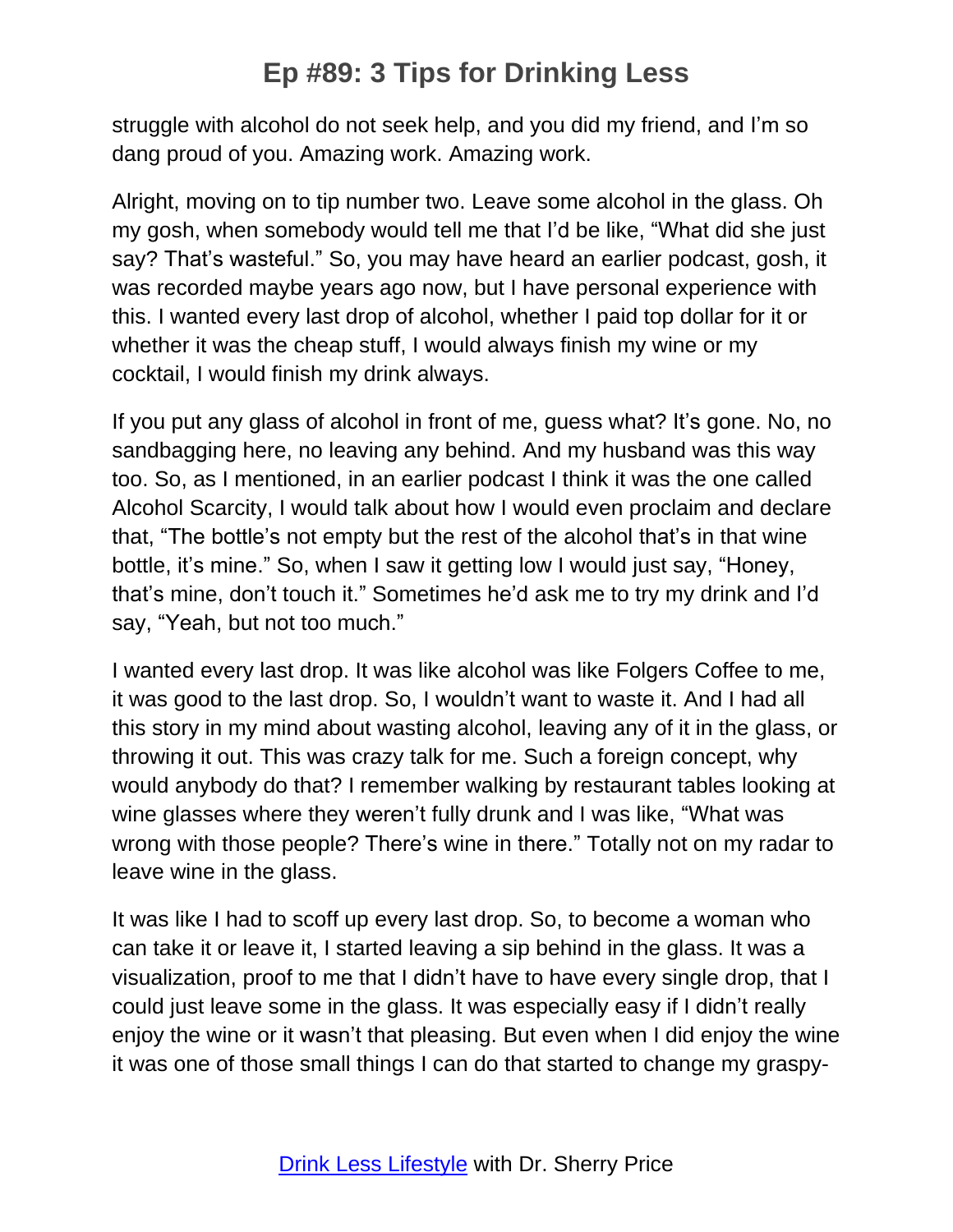ness for more, my wanting for more. And feeling like I needed it. I needed to get every last drop in.

And so, by leaving some behind in the glass it started signaling to me, I don't need every last drop, it's okay. I'll be okay. I'm fine. I'll be safe. It's okay, the wine can stay there. It doesn't need to be consumed every last ounce. And just this little act alone started working on my deeper belief system because when I started to leave some behind I started to see all the beliefs that came up that I needed to work on, wasting is bad. I shouldn't waste money. I need to get total value out of my money. So, I had money stories going on in there, wasting stories, all the things.

And I was like, "Interesting that I have these deep beliefs and they're manifesting through alcohol." And so, this one small act would bring up all these things and then I'd bring them to my coach and I'd say, "Help me rock through this because I don't know, now that I know this, now what do I do with this?" So, she helped me understand why I was so tethered to the alcohol and what was going on truly beneath the surface.

Now, here's the funny thing, I started leaving some wine in my glass. I started leaving some cocktail left in my glass. And I noticed my husband would finish them. He was doing what I used to do. And I said, "No, no, we're going to practice leaving some in our glass." And he was quite confused at this. So, I explained what I was doing and how it was working on me. And he made humongous strides in this area. There were even times I started to send my drink back if it wasn't made to my liking.

And funny thing, we just visited my parents in Pennsylvania this past weekend and I saw him send his drink back. It was way too sweet for his liking and they swapped it out no problem. And my brother crossed the table, he's like, "Wait, what, you can do that, you can send your drink back if you don't like it?" Again, it was a foreign concept to me too till I learned. And so yes, you can swap out the alcohol if you don't like it. But really try leaving some in the glass. And when you do, see what comes up for you.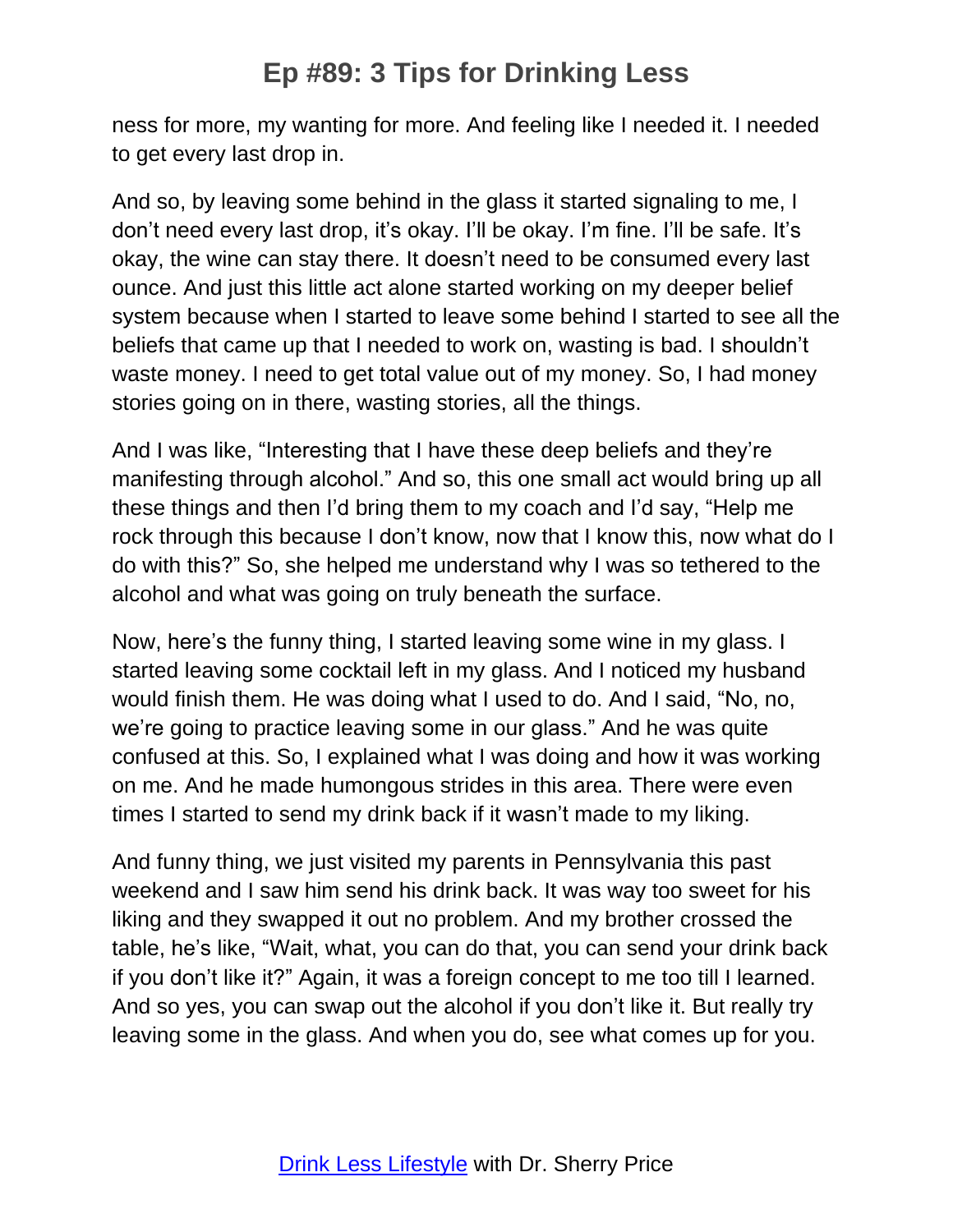It's fascinating stuff because it really gets to the deeper beliefs that keep you overdrinking.

Alright, number three, this one I know you haven't heard before. I have not seen anybody tout this one. I have never seen it in any magazines on how to drink less, or top 10 things, or top 10 ways to decrease your drinking. This one has never been stated. And so, tip three, don't drink when you're thirsty. Sounds pretty crazy, doesn't it? And the ladies in my program when I say this, they kind of look at me like, wait, what did you just say, don't drink when you're thirsty?

And I said, "Yeah, because when you're thirsty your body is craving water. Your cells need water. Your cells need to hydrate. And guess what? If you drink alcohol you're really not hydrating your body. So, if you're thirsty, drink water. Drink water first. Have any of you ever had the experience where you're out on a boat most of the day and you're out in the sun, and you're drinking nothing but alcohol? And then you get back that night and you're like, "Wow, what hit me. I don't feel so good."

Because you're out in the sun, you're perspiring, you're losing water and a lot of times we're drinking beer, or spritzers, or wine, or margaritas and everything's just infused with alcohol and that's a mild diuretic which is making you lose more water. And so, you feel worse because you're not hydrating yourself with what your body needs. Now, I would do this. I'd get home from work and I'd be thirsty on my commute home and the first thing I'd do was hit the fridge, uncork the chardonnay bottle and just chug that first glass.

I chugged that first glass, wasn't sipping, I chugged it because I was literally thirsty. And it was cold in the refrigerator all day and it tasted so good and I was so thirsty. And so, I'm trying to get rid of my thirst response with alcohol, which is going to make me more thirsty, which is going to make me crave more alcohol and want more alcohol. So, any time you sweat a lot and you go to alcohol to replenish, maybe right after you cut the grass, maybe if you have one beer, not a problem but if you keep going it's probably because you're dehydrated and you actually need water.